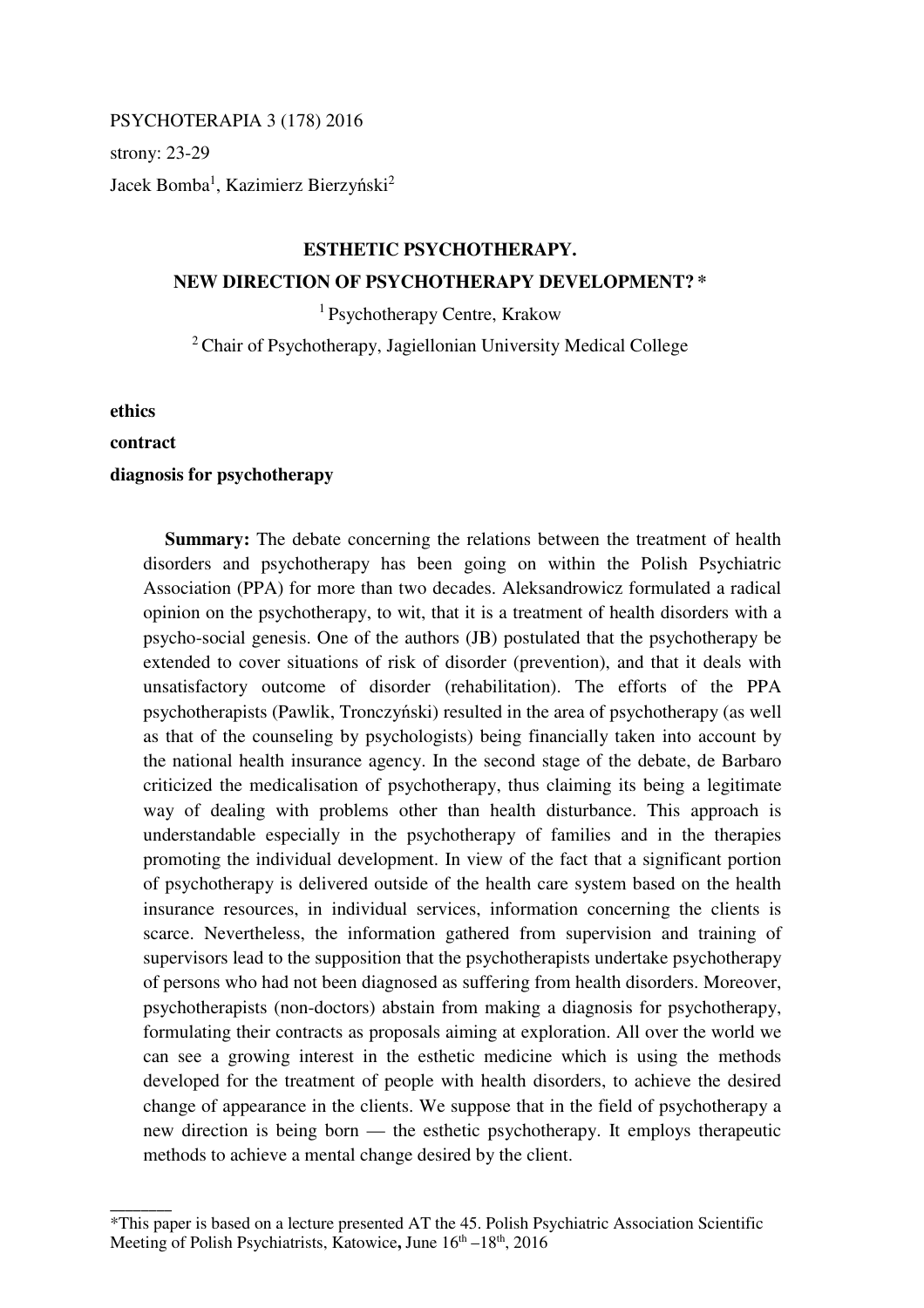Psychotherapy has been continuously developing in Poland since the second half of the last century. In 1959, after a break caused by the World War II and a period of Stalinism, the 26. Scientific Meeting of Polish Psychiatrists held in Szczecin was devoted, besides mental disorders in involution, to problems of psychotherapy. Antoni Kępiński and Stefan Leder presented their, and their teams', experience with group psychotherapy in treatment of psychiatric in-patients [1, 2, 3]. Community of psychotherapists, members of the Polish Psychiatric Association, the largest organization of psychotherapists in Poland, considered psychotherapy as an important method of treatment for people with mental disorders. The most radical representation of this position was definition presented by Jerzy W. Aleksandrowicz [4], declaring psychotherapy as using methods of psychology to treat health disorders of psychosocial pathogenesis. The strict delineation of psychotherapy was criticized as postponing it in prevention and rehabilitation [5]. Nevertheless, medical radicalism of Aleksandrowicz could be understood. Significant changes in the field were appearing in consequence of introduction of humanistic psychology and humanistic psychiatry, in Poland most emphatically expressed by Kazimierz Jankowski [6], Jerzy Mellibruda and Wojciech Eichelberger [7]. Later on, as it happened in American psychiatry and may be even influenced by it, rapid development of neurosciences and neuropsychiatry significantly reduced the role and importance of psychotherapy [8].

 In the second stage of the debate de Barbaro turned against medicine for usurpation of psychotherapy. While the first stage debate was carried on within the limits of treatment, the second one has been influenced by the context of medicalization and an idea of inappropriately extending concept of mental disorder [9, 10]. Recognition of psychotherapy as significant method of treatment, prevention and rehabilitation resulted in implementation of basic training in psychotherapy into curriculum of undergraduate medical schools program. Critical position on its medicalization increased doubts concerning legal status of psychotherapist as a profession.

 Independently from the contexts of this debate, differences in positions adopted by its protagonists have been rooted in various conceptualizations in their philosophy of medicine and health disorders.

 The position presented by Aleksandrowicz is a development of acceptation of a role of psychosocial factors in health disorders pathogenesis. Aleksandrowicz follows then traditional model of disorder as having cause, symptoms, course and outcome. This model also requires an ideal of causal treatment.

 The second position underlines understanding of mental health disorders as a consequence of disturbance in individual development resulting in dysfunction and distress. Prevention, treatment and rehabilitation are perceived as stimulation of positive change in development. Moreover, nonspecific factors of psychotherapy, especially support, should be delivered in a way adjusted to individual characteristics of the patient to be effective.

 The third one is post-psychiatric and congruent with constructionistic attitude to mental health. To some degree it is connected with earlier rejection of individual disorder in favor of system dysfunction.

 In the last reform of healthcare system in Poland, psychotherapy has been enlisted as a treatment being paid by health insurance. Jerzy Pawlik and Krzysztof Tronczyński played a meaningful role in this process. First, they started to arrange reimbursement of psychotherapy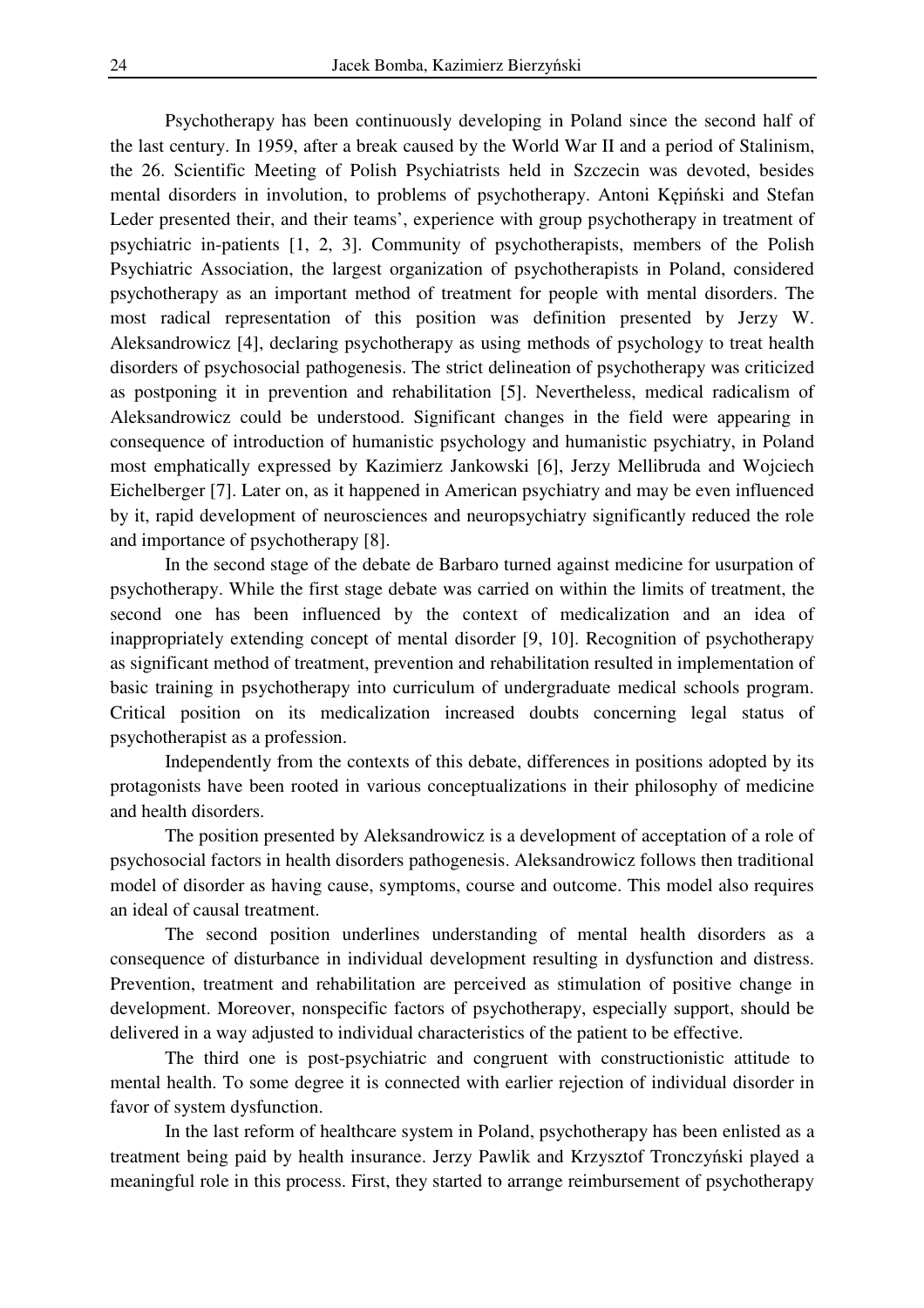in the Masovian Healthcare Fund, then in other healthcare funds, and, after the healthcare system reform, the new NFZ (National Health Fund) has not rejected this solution. In consequence, psychotherapy has been used in integrated complex treatment of people suffering from mental disorders in in-patient units, day centers and out-patient services.

 Nevertheless, rapidly growing number of free practicing psychotherapists form a landscape of Polish psychotherapeutic services. Explanation seems to be complex and muliticausal. One should, following economy rules, conclude that supply provided by health insurance financed system is lower than demand. Majority of psychotherapists — certified by the Polish Psychiatric Association (and other organizations) are not primarily trained as physicians. Competence of psychotherapists is checked only during training and the process of granting certificates. Professional organizations, including the Polish Psychiatric Association, enforce compliance with the rules of professional ethics codes to a very small extend, if any. It would seem that you do not need to remind the importance of the internal regulations of professional ethics. Associations of psychotherapists have declared their ethical standards [11–15]. All have also ethics commissions or peer tribunals. But, for example, peer tribunals of the PPA have not dealt with any case of unethical psychotherapist's behavior for the last decade. At the same time a new type of NGOs has been founded for support of victims of psychotherapists' failure [e.g., 16]. This may mean that, despite the concern for the development of standards of conduct, their enforcement causes considerable difficulties. This is especially important in face of persistent lack of legal regulation of the status of professional psychologists and psychotherapists. Their work, in addition to healthcare facilities, is treated by law like any other "own business".

 At the same time, the healthcare services financing system, provided by the insurer, makes the allocation of funds for psychotherapy low and healthcare facilities receive contracts using external services.

 It is not difficult to start a psychotherapy practice. People searching for help find psychotherapy there. Although they have to pay for it, they skip the burden of bureaucracy requiring referrals and exposure to queuing and waiting. Not without significance is also the opinion of certainty of discretion.

 Who benefits from psychotherapy in private practices? There is scarce information on users of psychotherapy provided in individual practice service. Medical associations care for statistics on patients using physicians' practice only. No information on clients of other psychotherapeutic services is collected. It is also difficult to differentiate treatment from other forms of services provided by psychotherapy practices.

 For several decades psychotherapists have been active in care for children, adolescents and families outside of healthcare system, in outpatient clinics organized within and supported by educational system. KOT (Krakow Therapy Center) is a well known example.

 Later on psychotherapeutic services have been financed by social services: crisis intervention, family support or system of supporting psychotherapy from the municipal budget. Psychotherapeutic services are also available in centers organized by religious communities or NGOs.

 There is no way to identify beneficiaries of therapy provided there. Nor to find what services are provided: prevention, treatment, rehabilitation. Probably there is even no need for such segregation.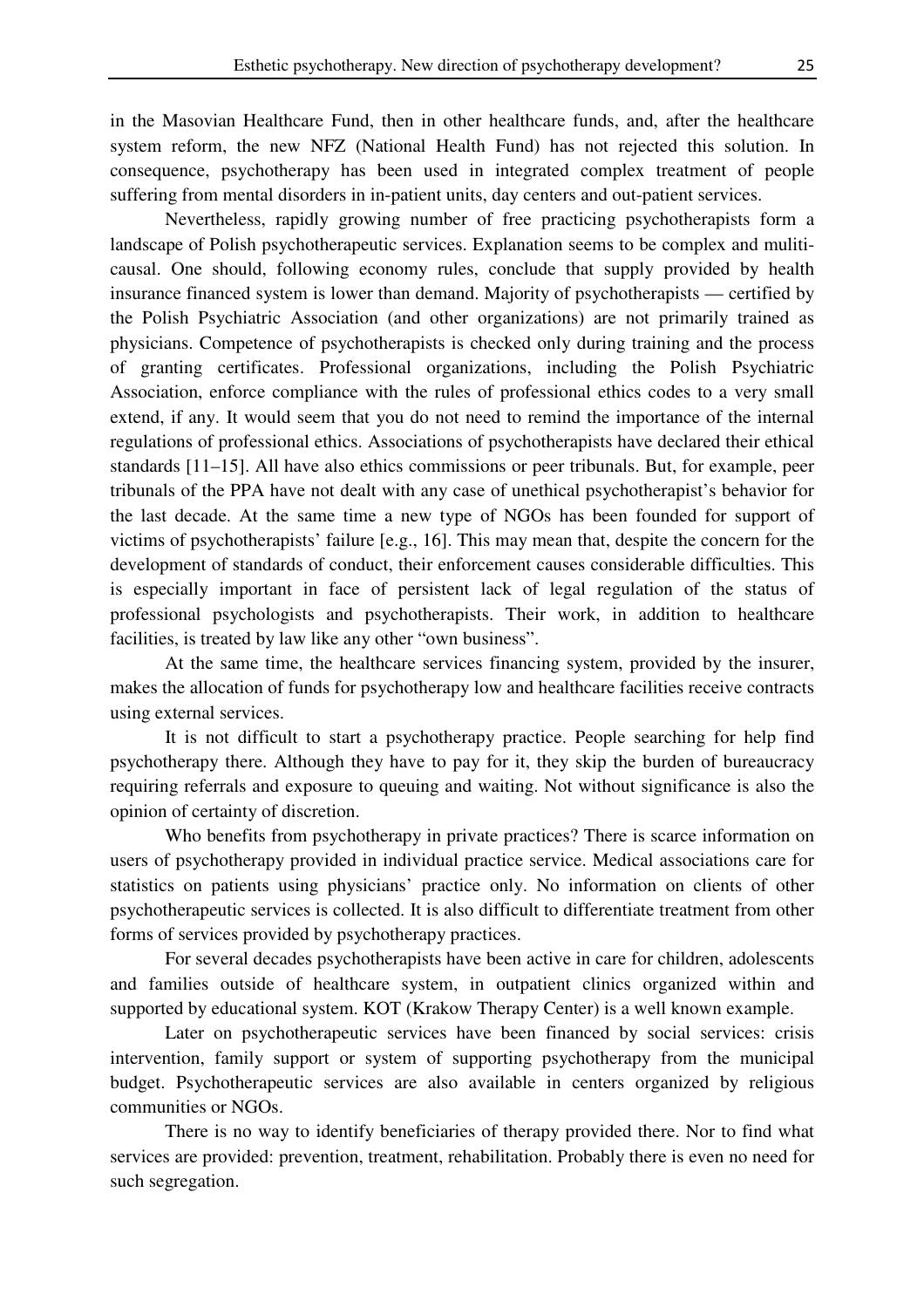Clients of these services are usually people who are not well off, even poor, who experienced many stressful, even traumatic situations. In such context boundaries between crisis intervention, prevention and treatment is illusory.

 Information on psychotherapy provided outside of healthcare system comes from supervision or supervision of supervision practice. We have developed supposition that psychotherapists quite often engage in therapy with people who were not diagnosed as suffering health disorder although the Polish law provides that only physician is allowed to make a statement on health status.

 This is not only question of competencies. Even psychotherapists who are also physicians neglect making clinical diagnosis. As if diagnosis served only as a key to health insurance money. Maybe it is not an effect of boredom of bureaucracy proliferation but an effect of following anosological approach and care for individualization?

 One cannot fail to notice the impact of the classification of mental health problems on the medical care. It became standard in research. It also became standard in education and, as mentioned above, it is demanded by health insurance service. The practice significantly changed clinicians' language. Diagnoses are limited to tittles of diagnostic categories, or even to numbers starting with "F". These are diagnoses satisfactory for indication to psychotherapy and checking insurance agency. But, are they satisfactory for competent diagnostic hypothesis and control of therapeutic process?

 Yet, another supposition turns towards an impact of thinking on uselessness of nosological diagnosis. All attention is concentrated on individual diagnostic assessment of patient's problems, resources and deficits; and on defining them in terms of the theory being the background of psychotherapy.

 Well, this optimistic variant, similarly to the first, bureaucratic one — seems, alas, to be unlikely.

 Training of psychotherapists is concentrated on contract forming and setting. Therapist's preliminary understanding of the patient's problem is rarely discussed, if at all. Nor precise debate on therapy goals.

 It is necessary to underline that our reflections have been based on specific source of information, and they should not be overgeneralized. The reasons of neglecting diagnosis for psychotherapy and specification of therapeutic goals in individual cases should be rather looked for somewhere else.

 Psychotherapy has been more and more popular in Poland. Its development is accompanied with blurring boundaries between variety of psychological ways of influence. For a long time the term "psychotherapy", in common language, has got a meaning of anything pleasant and relaxing rather than psychological treatment of disorders. Contemporary culture promotes influence of common language on that used by professionals. Stronger than it happens in the opposite direction.

 However, psychotherapy, especially employed in prevention, takes on promotion of individual development as a specific goal. Tradition of this approach is rich and long. The most significant seem to be training analysis in program of education in psychoanalysis. And, later, in 1970s encounter movement originated in California. A Polish example was Center for Personality Therapy and Development founded and run in Warsaw by dr Lidia Mieścicka and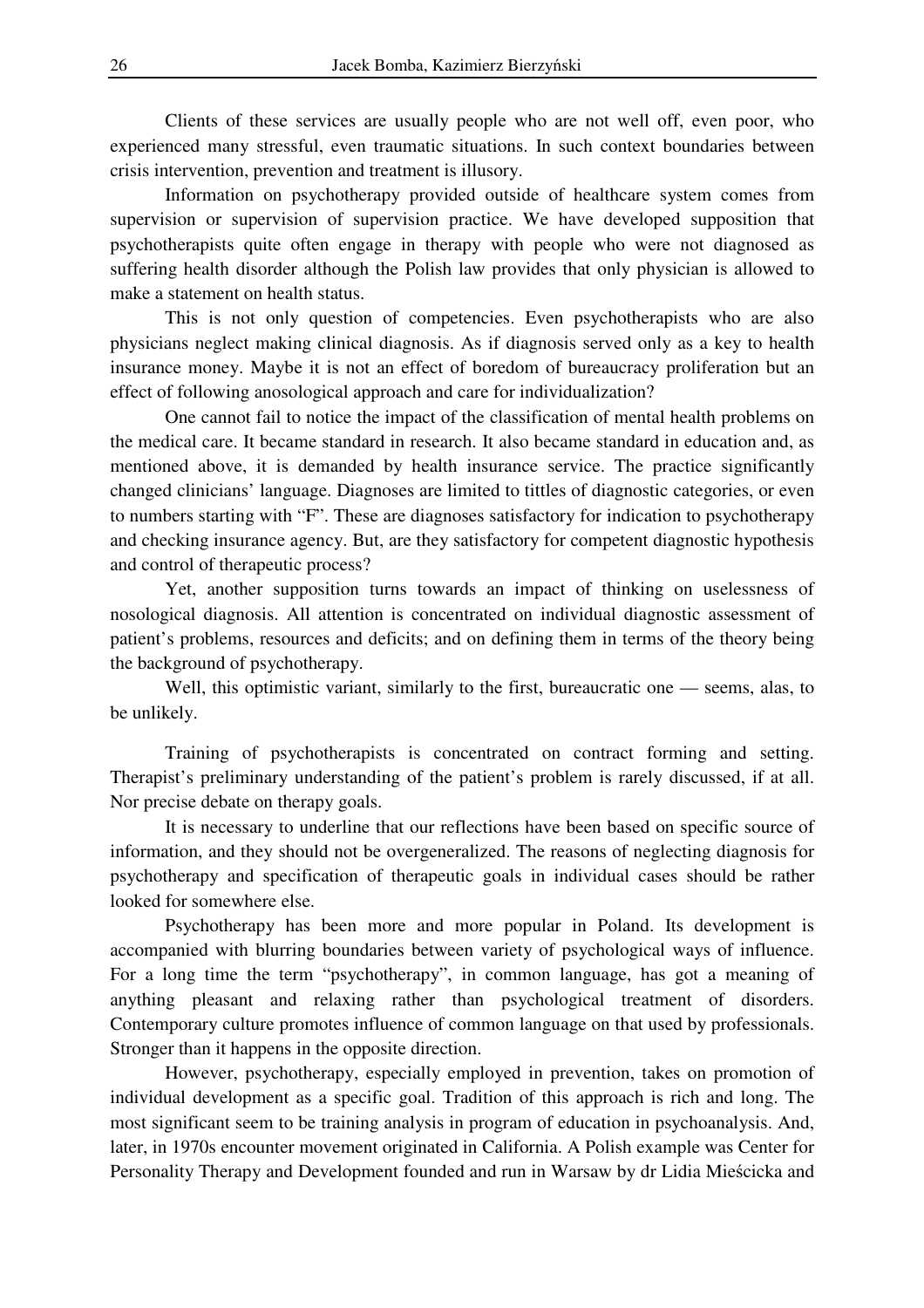prof. Jerzy Mellibruda. This psychotherapeutic service background were presumptions of humanistic psychology.

 Self-awareness, intellectual and emotional insight, improvement of coping mechanisms, widening of support use, improvement in functioning in social group — all they can be recognized as reasonable psychotherapy goals. They are reasonable in psychotherapy used as treatment of people with disorders, and those diagnosed as being at risk of disorder, and those who recovered but still need rehabilitation.

 Research in psychotherapy aiming to measure effects of this kind of treatment used a concept of change as the achievement [17]. However, defining features of the change as the goal of treatment (also in psychotherapy) appeared to be not so easy. Beneficial change seemed to be agreeable. However, change "beneficial for health" again met problems associated with disputable definition of health. Actually, there is a debate on what is and what is not beneficial for wellbeing. Such a debate opens space for activities loosely connected with prevention, treatment and rehabilitation.

 Wellbeing is, above all, subjective; it is also focused on fulfilling social roles. So, patients' expectations concerning change due to psychotherapy should be approached with respect. The procedure can be regarded as psychotherapy, if the lack of wellbeing is the result of disturbances. In case of psychotherapy, diagnosis for psychotherapy should go first, then negotiation of goals and ways to achieve them, then contract.

 Observations in psychotherapy supervision may not be representative for general psychotherapy practice, but point out to a widespread practice that therapists do not pay enough attention to the first two steps. In consequence they cannot be factual in the third one — negotiations. To be specific in negotiations, psychotherapist have to define his/her potential patient's problems in terms of theory, the proposed psychotherapy is based on. Classifications of mental disorders being in use at present are useless for this purpose.

 Psychotherapists are also keen to employ their knowledge and skills, specific for psychotherapy, to work with people who have not been diagnosed as suffering from mental disorder, but ask for help in change: improvement of their effectiveness, social appeal, etc.

 Applied psychology has developed methods effective in human mental possibilities enhancement, or, vice versa, effective in repression of them. The most spectacular are those employed in training for great results in sports, or special military actions. Probably most of such methods serves to achieve goals external to the subject they are used on. It happens that subjects are not even asked for agreement to participate in such programs.

 Such methods are practiced under specific names: training, consulting, coaching, and the list is growing. It is quite possible that psychotherapeutic skills can be useful in practicing these methods of psychological activity. However, therapeutic skills do not turn them into psychotherapy.

In a debate on harmful effects of psychotherapy, adversary<sup>1</sup> of its use as dangerous method, sometimes even close to indoctrination, presented cases of people going for psychotherapy to — generally speaking — improve their quality of life (improvement in professional career development, increasing income, etc.). It was crucial that such clients had been effective in winding certified psychotherapists of various theoretical orientations and

 $\overline{a}$ 

<sup>1</sup> dr n. hum. Tomasz Witkowski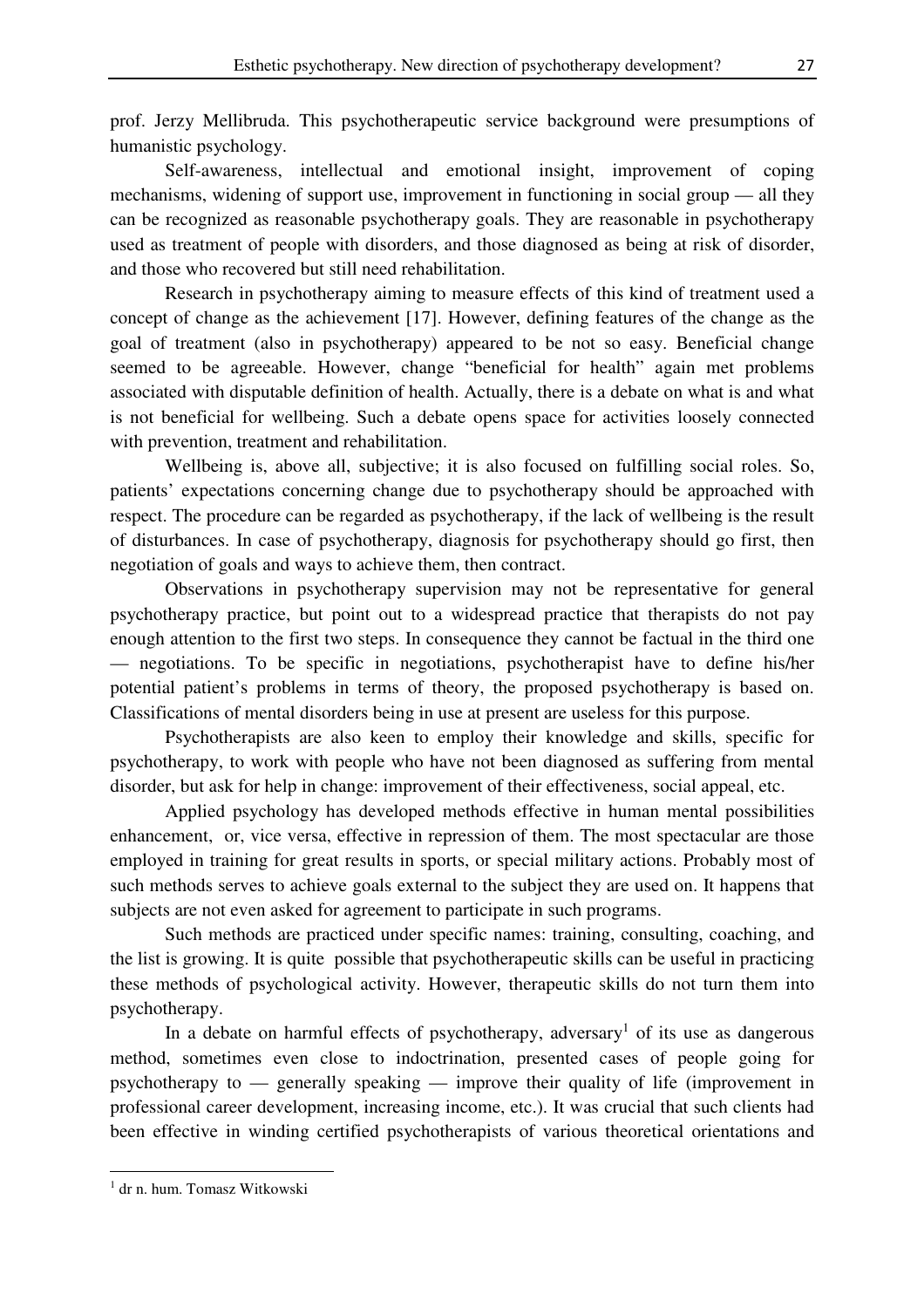continued therapy even for several years. Our discussant pointed out that these clients were not satisfied, and felt abused.

 Similarity of this information with the material subjected to supervision seemed not to be accidental: absence of diagnosis for psychotherapy with the content of vignettes illustrating damaging effects of psychotherapy. Should we, therefore, use the term therapy, i.e., treatment, while speaking about something which is not treatment and aims at goal of personal development?

 Make-up, even permanent, had been invented to improve appearance. For similar goals — push-up bra and jockstrap. However, enlarging of breasts, lips, etc. is not called cosmetics, but esthetic medicine.

 Is the use of the term psychotherapy to achieve goals defined and expected by client (and not patient, by any of the existing definition of the term "patient"), legitimate? Or, should we admit that calling to life esthetic medicine justifies calling to life esthetic psychotherapy?

 We decided to bring up this topic convinced that the problem is not in variety of theoretical presumptions, nor post-modernistic liberation of the term "psychotherapy" from imposed semantic content, but rather in abuse of the term to activities other then prevention, treatment and rehabilitation.

## **References**

- 1. Kępiński A, Winid B, Mitarski J. Ogólne uwagi o psychoterapii grupowej. NN iPP; 1959, 9 (6): 433–449
- 2. Kępiński A, Orwid M, Gątarski J. Dalsze uwagi praktyczne o psychoterapii grupowej. NN iPP; 1960, 10 (5): 697–701
- 3. Leder S, Wolska H. Psychoterapia grupowa w oddziałach psychiatrycznych. NN iPP; 1963, 10: 405–414.
- 4. Aleksandrowicz JW . Psychoterapia medyczna. Warsaw: PZWL; 1994.
- 5. Bomba J. O niektórych zagrożeniach psychoterapii. Między deontologią, ideologią a scientyzmem. Znak; 1997, 69 (509): 12–27.
- 6. Jankowski K. Od psychiatrii biologicznej do humanistycznej. Warsaw: State Publishing Institute; 1975.
- 7. Mellibruda J, Bomba J, Eichelberger W. Kierunki współczesnej psychoterapii. Materiały I Krajowego Sympozjum Psychoterapii, Warsaw 1974: 3–16.
- 8. Michels R. Rola psychoanalizy, psychoterapii i innych terapii werbalnych w psychiatrii amerykańskiej. In: Bomba J, de Barbaro B, ed. Psychiatria amerykańska lat dziewięćdziesiątych. Krakow: CM UJ; 1995: 34–41.
- 9. de Barbaro B. Między rozpoznaniem psychiatrycznym a "rozpoznaniem rodzinnym". Psychiatr. Pol; 2004, 38(5): 771–782.
- 10. de Barbaro B. Medykalizacja i psychiatryzacja życia codziennego. In: de Barbaro B, (ed.), Konteksty psychiatrii. Krakow: Jagiellonian University Press; 2014: 235–251.
- 11. Kodeks Etyczny Psychoterapeutów Polskiego Towarzystwa Psychiatrycznego http://static2.medforum.pl/upload/file/kodeks%20etyczny%20psychoterapeut%c3%93w%20pols kiego%20towarzystwa%20psychiatrycznego%20uchwalony%202015\_10\_17(1).pdf.
- 12. Kodeks Etyczno–Zawodowy Psychologa http://www.ptp.org.pl/modules.php?name=News &file=article&sid=29.